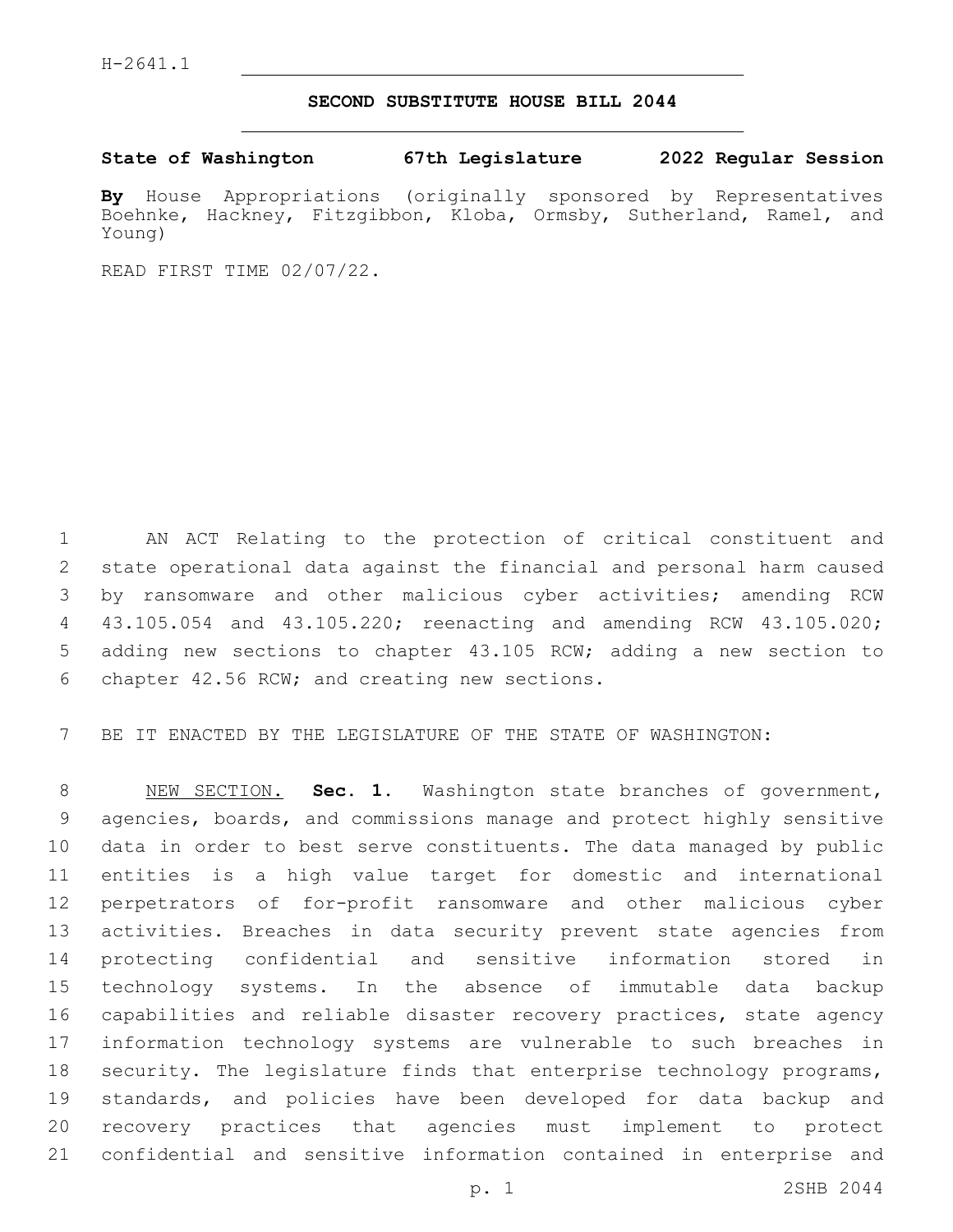individual agencies' information technology systems. The legislature further finds that the availability of an enterprise identity management solution, the active promotion of cybersecurity awareness practices, readiness of state resources for incident management, and the availability of immutable data backups of critical, sensitive, and confidential data are the best protection that the state can offer to combat ransomware and other malicious cyber activities. The legislature recognizes that action must be taken at each state agency to ensure data backup and disaster recovery practices are consistent with enterprise technology standards and is aware that additional investments in technology, training, and personnel will be needed.

 NEW SECTION. **Sec. 2.** A new section is added to chapter 43.105 13 RCW to read as follows:

 (1) The office shall design, develop, and implement enterprise technology standards specific to malware and ransomware protection, backup, and recovery, as well as prevention education for state employees and constituents using state technology services.

 (2)(a) The office shall establish a ransomware education and outreach program dedicated to educating public agencies on prevention, response, and remediation of ransomware.

 (b) The office shall document, publish, and distribute ransomware response educational materials specifically for chief executive officers, chief financial officers, chief information officers, and 24 chief information security officers, or their equivalents, to each state agency, board, and commission, which outlines specific steps to take in the event of a malware attack. Distribution of materials must 27 be determined at the discretion of the office.

 (3) Each state agency must ensure that all mission critical applications, business essential applications, and other resources containing data that requires special handling, as defined in enterprise technology standards developed pursuant to RCW 43.105.054, 32 must be protected.

 (4)(a) Each state agency must perform an assessment of all their applications and resources containing data and report to the office the sizing of managed data to include identifying mission critical applications, business essential applications, and categorizing all data attributes, as defined in enterprise technology standards developed pursuant to RCW 43.105.054, and develop a list of prioritized applications based on mission criticality and impact to

p. 2 2SHB 2044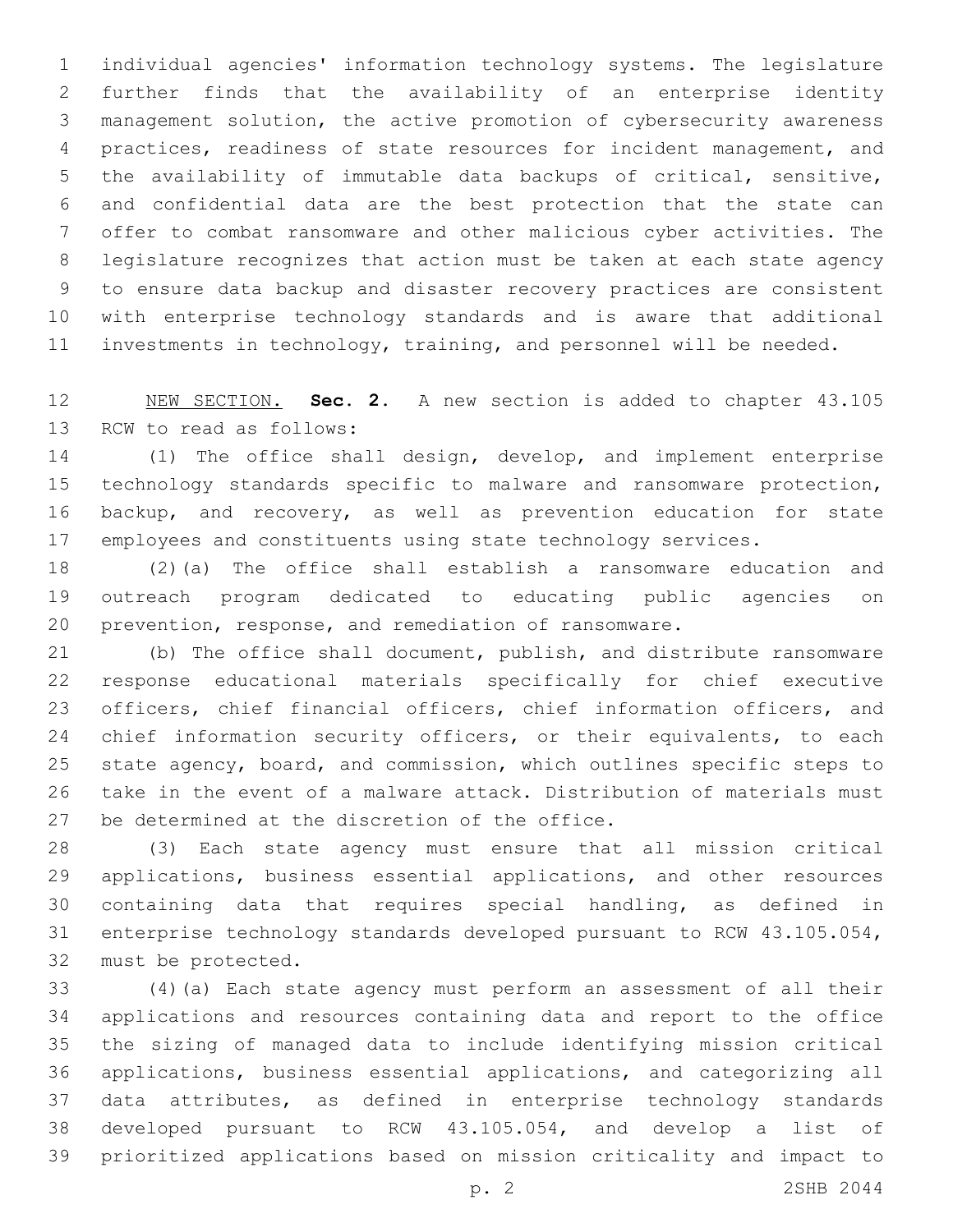constituents in the event of system failure or data loss and submit 2 the list to the office.

 (b) Each state agency must submit the sizing of managed data and the list required in (a) of this subsection to the office by 5 September 30, 2022.

 (5)(a) The office must analyze and aggregate data reported 7 pursuant to subsection (4) of this section.

 (b) By October 31, 2023, the office must submit a report to the governor and the appropriate committees of the legislature on the 10 following:

 (i) The total number of mission critical applications, the total amount of data associated with each mission critical application, the percentage of mission critical applications with immutable backups, the estimated annual data change and growth rates for each mission critical application, the percentage of mission critical applications that undergo annual continuity of operations exercises, and the percentage that meet enterprise technology standards;

 (ii) The total number of business essential applications, the total amount of data associated with each business essential application, the estimated annual data change and growth rates for each business essential application, the percentage of business essential applications with immutable backups, the percentage of business essential applications that undergo annual continuity of operations exercises, and the percentage that meet backup and 25 recovery standards of the office;

 (iii) The percentage of applications with catalogued and 27 categorized data;

 (iv) Prioritized applications identified by each state agency as required in subsection (4)(a) of this section; and

 (v) Recommendations for further legislation, rules, and policy that will increase protections against ransomware.

 (6) Agencies must ensure that all mission critical applications, business essential applications, and other resources containing category 3 and category 4 data are protected in accordance with enterprise technology standards developed under RCW 43.105.054.

 (7) The office of financial management, department of enterprise services, and consolidated technology services agency must ensure that all mission critical and business essential information technology systems, in accordance with enterprise technology standards developed under RCW 43.105.054, are compliant with the

p. 3 2SHB 2044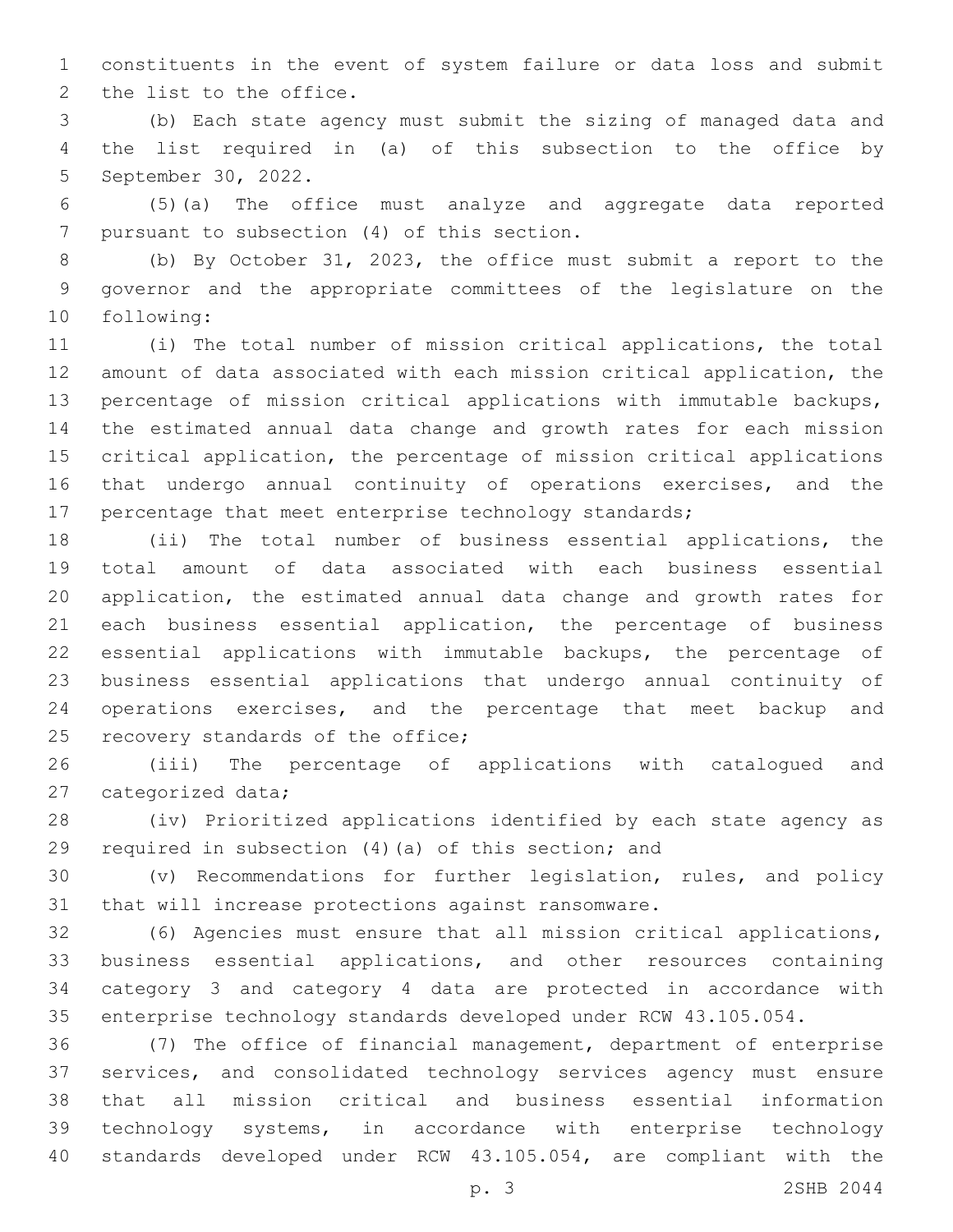provisions of this act and are supported by immutable backups by 2 December 31, 2025.

 (8) The office shall provide ongoing assistance to the legislature by identifying mission critical systems, as defined in enterprise technology standards, that do not maintain backup and recovery capabilities and may require further investment to do so. The office shall modify existing portfolio reporting mechanisms already in place to support the collection of relevant data necessary to baseline and monitor risk associated with malware and ransomware protections as prescribed by this act. The agency-reported data must be analyzed for risk and used to provide the legislature with a prioritized list of mission critical systems that require additional protections to maintain continuity of operations in the event of 14 malicious cyber activity.

 (9) The reports produced and information compiled pursuant to subsection (5) of this section are confidential and may not be 17 disclosed under chapter 42.56 RCW.

 (10) This section does not apply to institutions of higher 19 education.

 NEW SECTION. **Sec. 3.** A new section is added to chapter 43.105 21 RCW to read as follows:

 (1) The information technology security account is created in the custody of the state treasurer. All receipts from legislative appropriations to the account must be deposited in the account. Expenditures from the account may only be used for the purposes specified in subsection (2) of this section. Only the director of the consolidated technology services agency or the director's designee may authorize expenditures from the account. The account is subject to allotment procedures under chapter 43.88 RCW, but an appropriation 30 is not required for expenditures.

 (2) State agencies may apply to the consolidated technology services agency to receive a disbursement from the account for the purposes of procuring immutable data backup and disaster recovery services for mission critical and business essential applications or other critical information technology systems. When selecting agencies to receive disbursements from the account, the consolidated technology services agency must consider the agency's prioritized application list created under section 2 of this act, in order to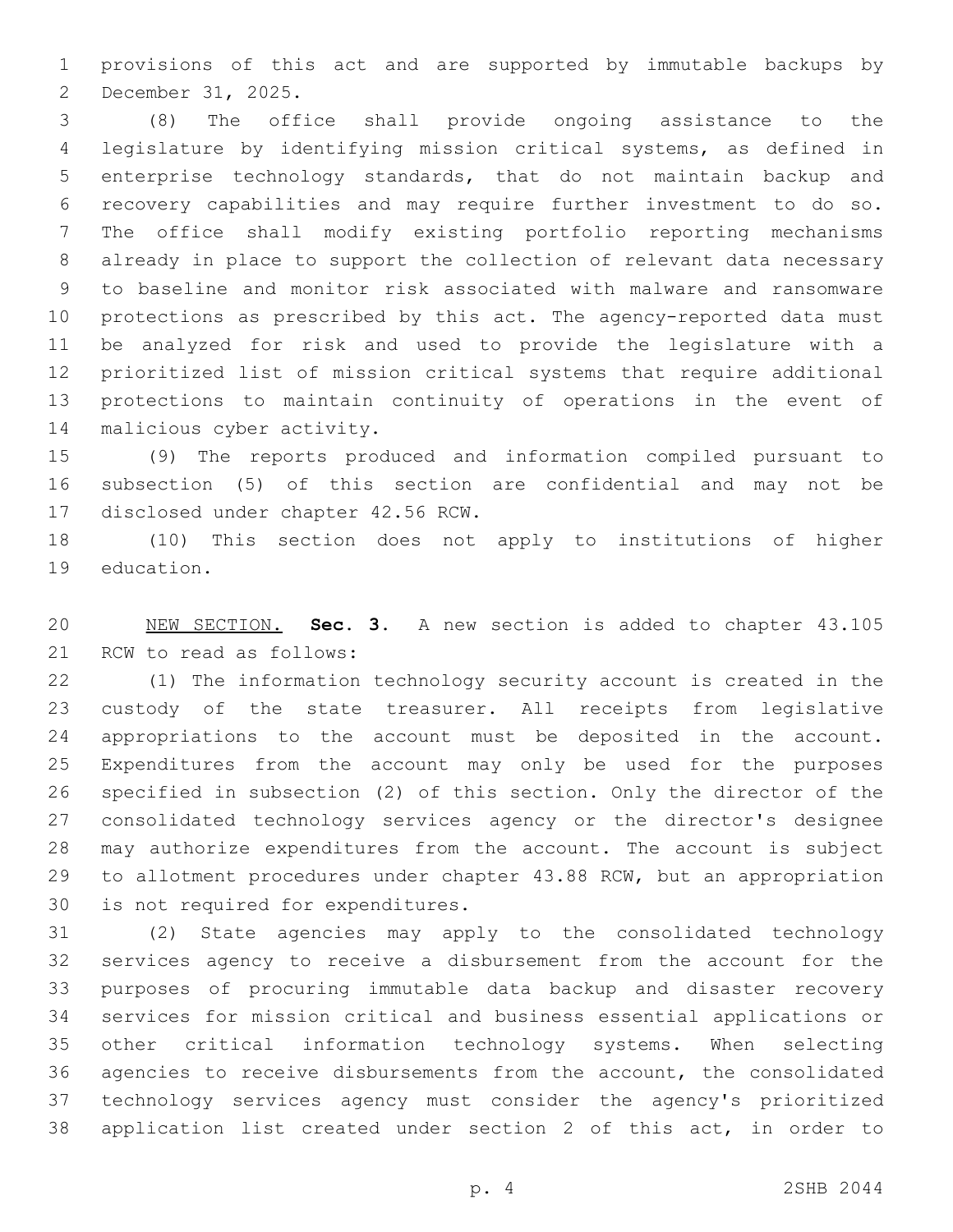ensure that funding is allocated to protecting the most vulnerable systems containing the most sensitive public information.

 (3) Moneys in the account must supplement, and may supplant, existing funding to the consolidated technology services agency or 5 the office of the state chief information officer.

 NEW SECTION. **Sec. 4.** A new section is added to chapter 42.56 7 RCW to read as follows:

 The reports and information compiled pursuant to section 2 (4) and (5)(b) of this act are confidential and may not be disclosed 10 under this chapter.

 **Sec. 5.** RCW 43.105.020 and 2021 c 176 s 5223 and 2021 c 40 s 2 are each reenacted and amended to read as follows:

 The definitions in this section apply throughout this chapter 14 unless the context clearly requires otherwise.

(1) "Agency" means the consolidated technology services agency.

(2) "Board" means the technology services board.

 (3) "Cloud computing" has the same meaning as provided by the special publication 800-145 issued by the national institute of standards and technology of the United States department of commerce as of September 2011 or its successor publications.

 (4) "Customer agencies" means all entities that purchase or use information technology resources, telecommunications, or services 23 from the consolidated technology services agency.

 (5) "Director" means the state chief information officer, who is the director of the consolidated technology services agency.

 (6) "Enterprise architecture" means an ongoing activity for translating business vision and strategy into effective enterprise change. It is a continuous activity. Enterprise architecture creates, communicates, and improves the key principles and models that describe the enterprise's future state and enable its evolution.

 (7) "Equipment" means the machines, devices, and transmission facilities used in information processing, including but not limited to computers, terminals, telephones, wireless communications system facilities, cables, and any physical facility necessary for the 35 operation of such equipment.

 (8) "Information" includes, but is not limited to, data, text, 37 voice, and video.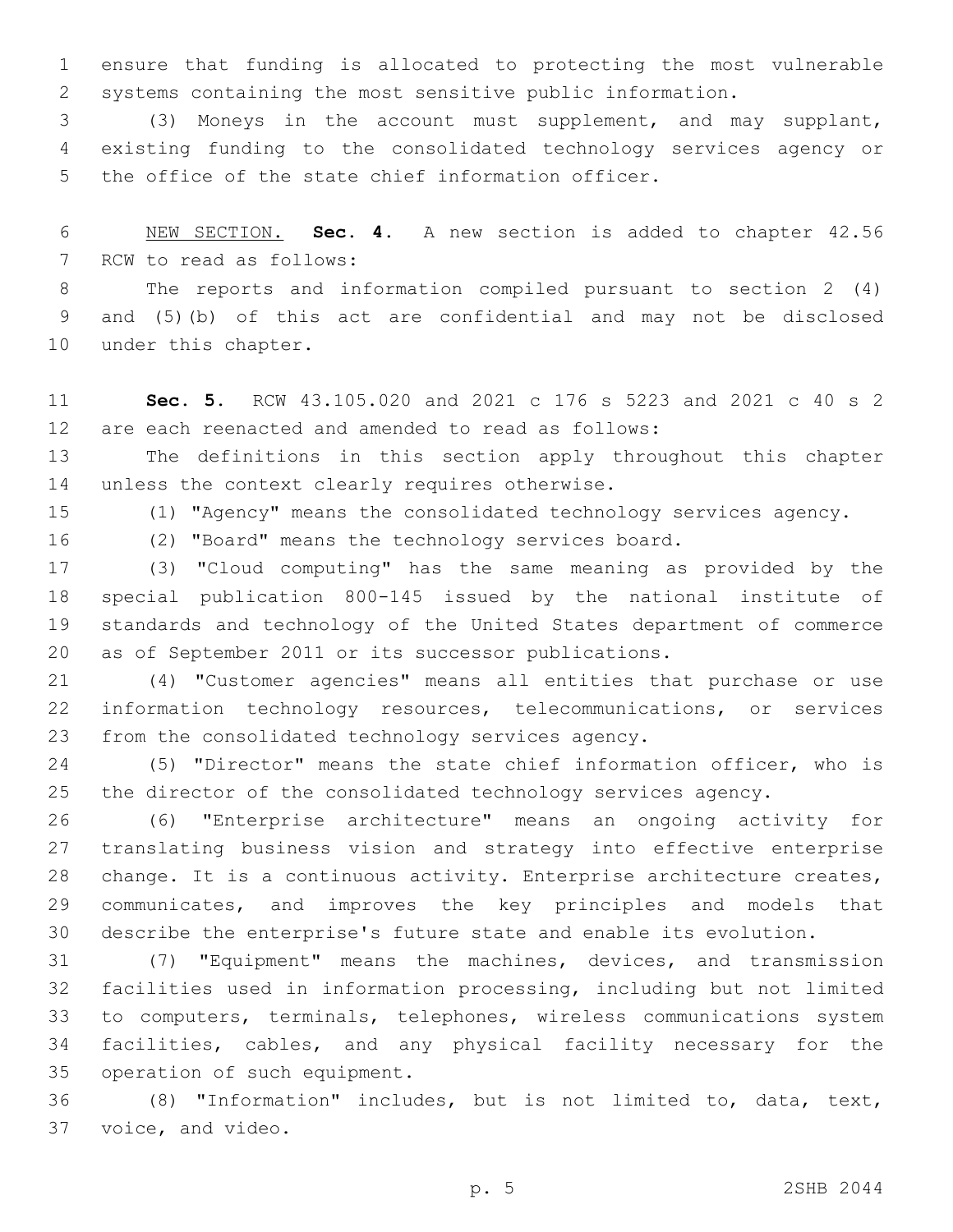(9) "Information security" means the protection of communication and information resources from unauthorized access, use, disclosure, disruption, modification, or destruction in order to:

(a) Prevent improper information modification or destruction;

 (b) Preserve authorized restrictions on information access and disclosure;6

 (c) Ensure timely and reliable access to and use of information; 8 and

 (d) Maintain the confidentiality, integrity, and availability of 10 information.

 (10) "Information technology" includes, but is not limited to, 12 all electronic technology systems and services, automated information handling, system design and analysis, conversion of data, computer programming, information storage and retrieval, telecommunications, requisite system controls, simulation, electronic commerce, radio technologies, and all related interactions between people and 17 machines.

 (11) "Information technology portfolio" or "portfolio" means a strategic management process documenting relationships between agency missions and information technology and telecommunications 21 investments.

 (12) "K-20 network" means the network established in RCW 43.41.391.23

 (13) "Local governments" includes all municipal and quasi- municipal corporations and political subdivisions, and all agencies of such corporations and subdivisions authorized to contract 27 separately.

 (14) "Office" means the office of the state chief information officer within the consolidated technology services agency.

 (15) "Oversight" means a process of comprehensive risk analysis and management designed to ensure optimum use of information 32 technology resources and telecommunications.

 (16) "Proprietary software" means that software offered for sale 34 or license.

 (17) "Public agency" means any agency of this state or another state; any political subdivision or unit of local government of this state or another state including, but not limited to, municipal corporations, quasi-municipal corporations, special purpose districts, and local service districts; any public benefit nonprofit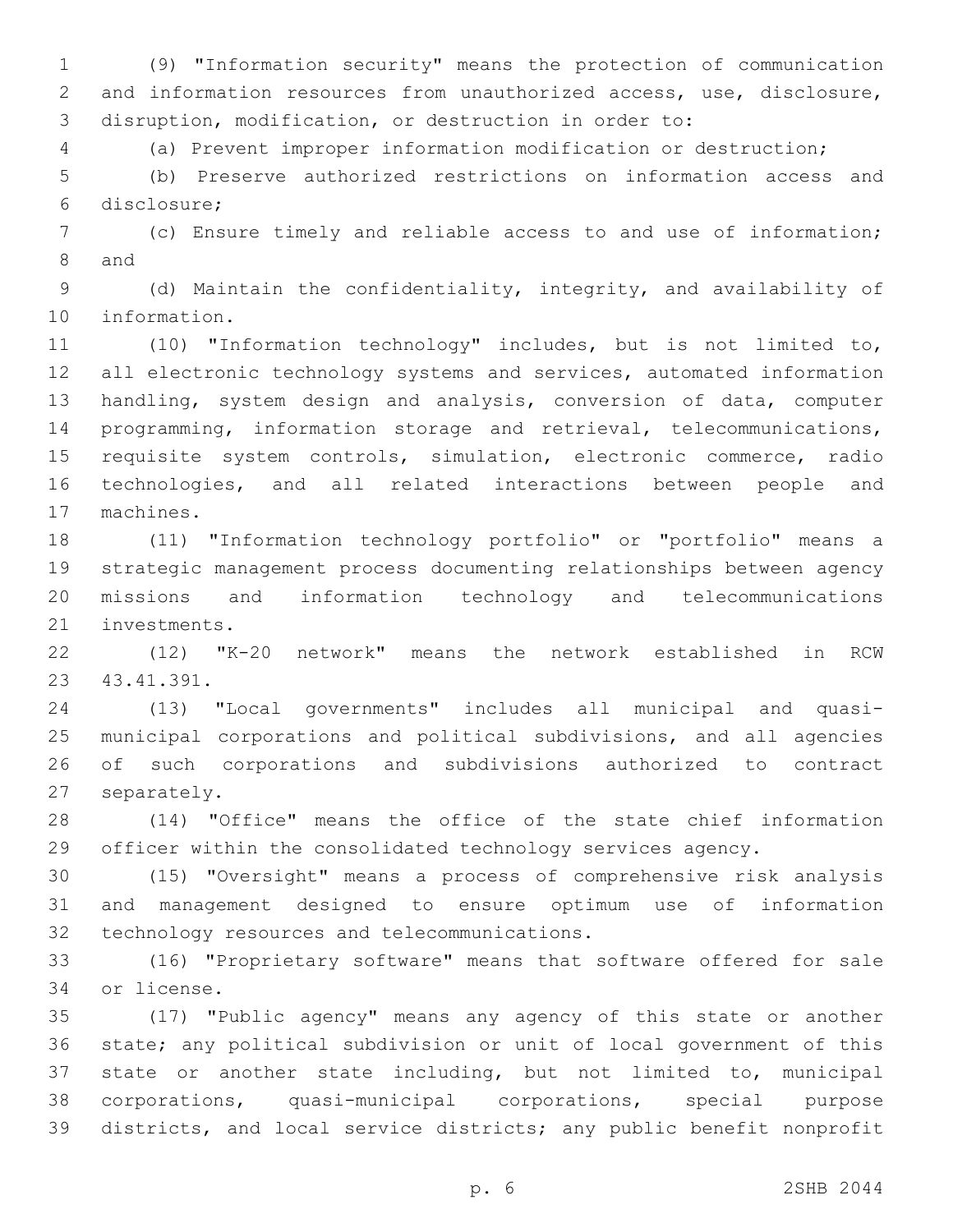corporation; any agency of the United States; and any Indian tribe 2 recognized as such by the federal government.

 (18) "Public benefit nonprofit corporation" means a public benefit nonprofit corporation as defined in RCW 24.03A.245 that is receiving local, state, or federal funds either directly or through a public agency other than an Indian tribe or political subdivision of 7 another state.

 (19) "Public record" has the definitions in RCW 42.56.010 and chapter 40.14 RCW and includes legislative records and court records 10 that are available for public inspection.

 (20) "Public safety" refers to any entity or services that ensure 12 the welfare and protection of the public.

 (21) "Security incident" means an accidental or deliberative event that results in or constitutes an imminent threat of the unauthorized access, loss, disclosure, modification, disruption, or destruction of communication and information resources.

 (22) "State agency" means every state office, department, division, bureau, board, commission, or other state agency, including 19 offices headed by a statewide elected official.

 (23) "Telecommunications" includes, but is not limited to, wireless or wired systems for transport of voice, video, and data communications, network systems, requisite facilities, equipment, system controls, simulation, electronic commerce, and all related 24 interactions between people and machines.

 (24) "Utility-based infrastructure services" includes personal 26 computer and portable device support, servers and server administration, security administration, network administration, telephony, email, and other information technology services commonly 29 used by state agencies.

 (25) "Immutable" means data that is stored unchanged over time or 31 unable to be changed. For the purposes of backups, this means that, 32 once ingested, no external or internal operation can modify the data and must never be available in a read/write state to the client. "Immutable" specifically applies to the characteristics and attributes of a backup system's file system and may not be applied to temporary systems state, time-bound or expiring configurations, or temporary conditions created by a physical air gap as is implemented in most legacy systems. An immutable file system must demonstrate characteristics that do not permit the editing or changing of any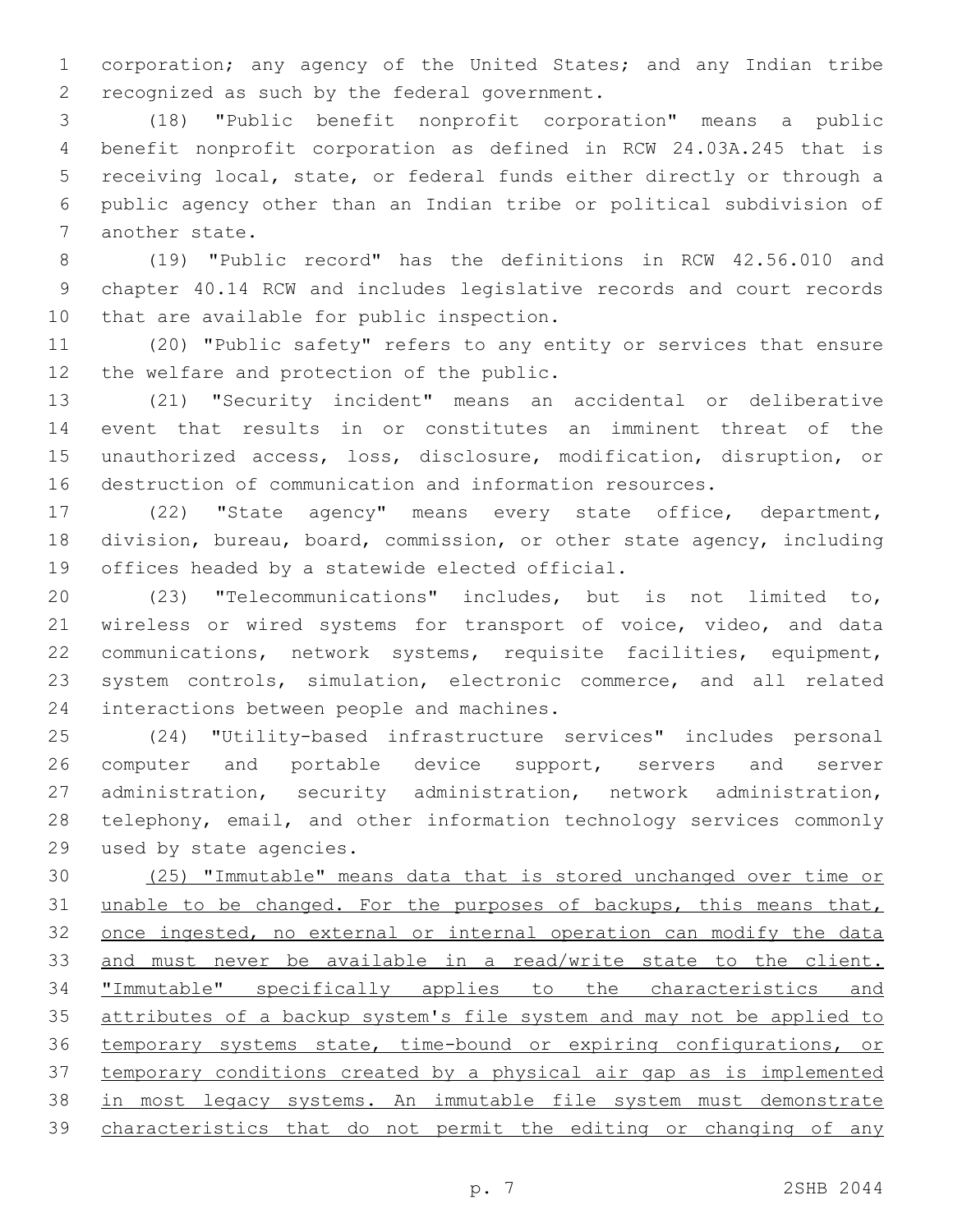1 data backed up to provide agencies with absolute recovery 2 capabilities.

 (26) "Malicious cyber activities" means activities, other than 4 those authorized by or in accordance with United States law, that seek to compromise or impair the confidentiality, integrity, or availability of computers, information or communications systems, networks, physical or virtual infrastructure controlled by computers or information systems, or information resident thereon.

9 (27) "Ransomware" means any type of malicious software code, 10 executable, application, payload, or digital content designed to 11 encrypt, steal, exfiltrate, delete, destroy, or deny access to any 12 data, databases, systems, applications, networks, data centers, cloud 13 computing environment, cloud service, or other mission critical or 14 business essential infrastructure.

15 **Sec. 6.** RCW 43.105.054 and 2021 c 291 s 9 are each amended to 16 read as follows:

17 (1) The director shall establish standards and policies to govern 18 information technology in the state of Washington.

19 (2) The office shall have the following powers and duties related 20 to information services:

21 (a) To develop statewide standards and policies governing the:

22 (i) Acquisition of equipment, software, and technology-related 23 services;

24 (ii) Disposition of equipment;

25 (iii) Licensing of the radio spectrum by or on behalf of state 26 agencies; and

27 (iv) Confidentiality of computerized data;

28 (b) To develop statewide and interagency technical policies, 29 standards, and procedures;

 (c) To review and approve standards and common specifications for new or expanded telecommunications networks proposed by agencies, public postsecondary education institutions, educational service districts, or statewide or regional providers of K-12 information 34 technology services;

35 (d) With input from the legislature and the judiciary, to provide 36 direction concerning strategic planning goals and objectives for the 37 state;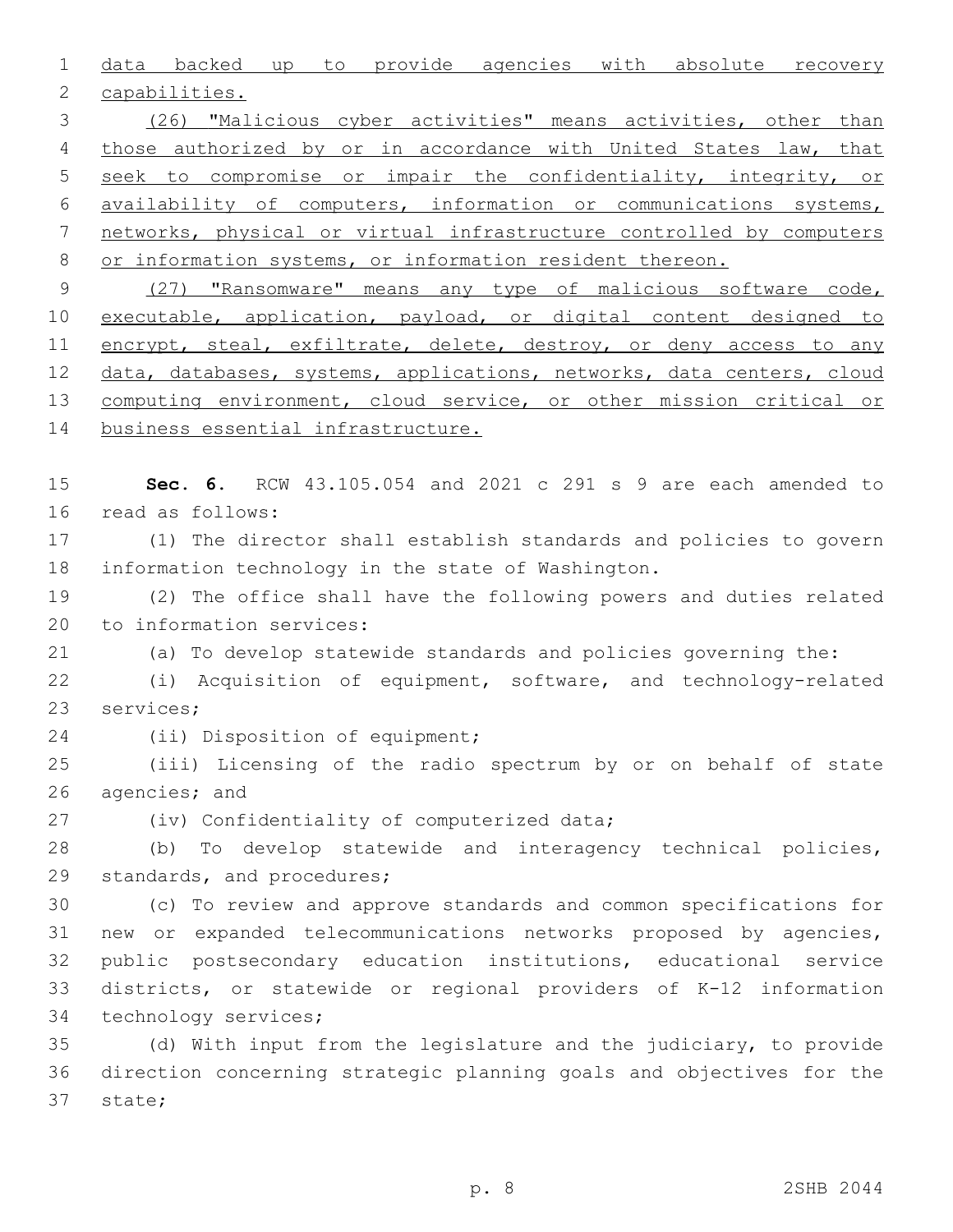(e) To establish policies for the periodic review by the director of state agency performance which may include but are not limited to 3 analysis of:

 (i) Planning, management, control, and use of information 5 services;

- (ii) Training and education;6
- 7 (iii) Project management; and

 (iv) Cybersecurity, in coordination with the office of 9 cybersecurity;

 (f) To coordinate with state agencies with an annual information technology expenditure that exceeds ten million dollars to implement a technology business management program to identify opportunities for savings and efficiencies in information technology expenditures and to monitor ongoing financial performance of technology 15 investments;

 (g) In conjunction with the consolidated technology services agency, to develop statewide standards for agency purchases of 18 technology networking equipment and services;

 (h) To implement a process for detecting, reporting, and responding to security incidents consistent with the information 21 security standards, policies, and quidelines adopted by the director;

 (i) To develop plans and procedures to ensure the continuity of commerce for information resources that support the operations and 24 assets of state agencies in the event of a security incident; ((and))

25 (j) To design, develop, and implement enterprise technology standards specific to malware and ransomware protection, backup, and 27 recovery; and

28 (k) To work with the office of cybersecurity, department of commerce, and other economic development stakeholders to facilitate the development of a strategy that includes key local, state, and federal assets that will create Washington as a national leader in cybersecurity. The office shall collaborate with, including but not limited to, community colleges, universities, the national guard, the department of defense, the department of energy, and national 35 laboratories to develop the strategy.

 (3) Statewide technical standards to promote and facilitate electronic information sharing and access are an essential component of acceptable and reliable public access service and complement content-related standards designed to meet those goals. The office shall:40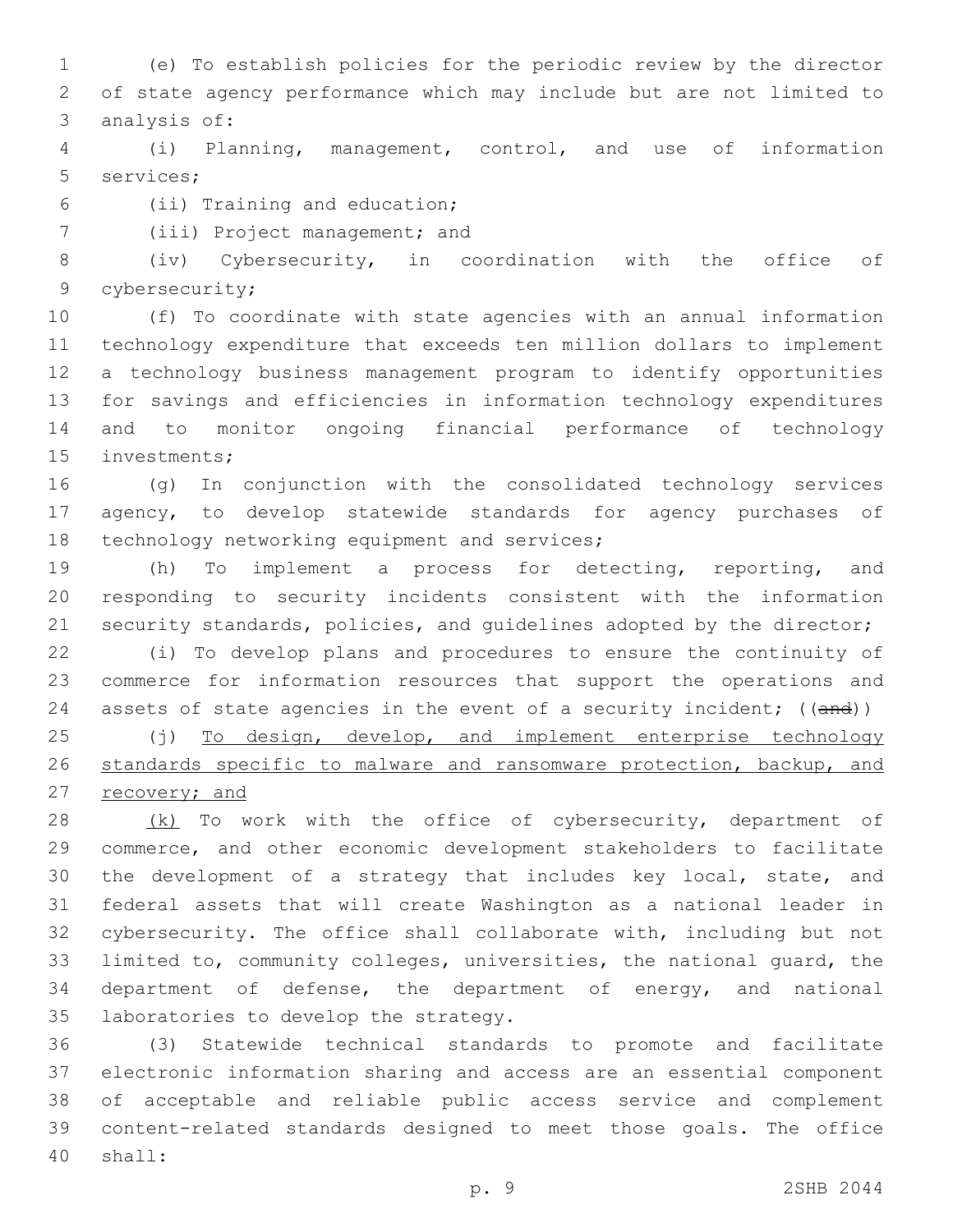1 (a) Establish technical standards to facilitate electronic access 2 to government information and interoperability of information 3 systems, including wireless communications systems; and

4 (b) Require agencies to include an evaluation of electronic 5 public access needs when planning new information systems or major upgrades of systems.6

7 In developing these standards, the office is encouraged to 8 include the state library, state archives, and appropriate 9 representatives of state and local government.

10 **Sec. 7.** RCW 43.105.220 and 2015 3rd sp.s. c 1 s 203 are each 11 amended to read as follows:

12 (1)(a) The office shall prepare a state strategic information 13 technology plan which shall establish a statewide mission, goals, and 14 objectives for the use of information technology, including goals for 15 electronic access to government records, information, and services. 16 The plan shall be developed in accordance with the standards and 17 policies established by the office. The office shall seek the advice 18 of the board in the development of this plan.

19 (b) The plan shall be updated as necessary and submitted to the 20 governor and the legislature.

 (2)(a) The office shall prepare a biennial state performance report on information technology based on state agency performance reports required under RCW 43.105.235 and other information deemed appropriate by the office. The report shall include, but not be 25 limited to:

26 ( $(\overline{a})$ ) (i) An analysis, based upon agency portfolios, of the 27 state's information technology infrastructure, including its value, 28 condition, and capacity;

 $29$  (( $\left(\frac{1}{2}+\right)$ ) (ii) An evaluation of performance relating to information 30 technology;

 (( $\left(\frac{1}{11}\right)$ ) (iii) An assessment of progress made toward implementing the state strategic information technology plan, including progress toward electronic access to public information and enabling citizens to have two-way access to public records, information, and services; 35 and

36  $((\overline{d}))$   $(iv)$  An analysis of the success or failure, feasibility, 37 progress, costs, and timeliness of implementation of major 38 information technology projects under RCW 43.105.245. At a minimum,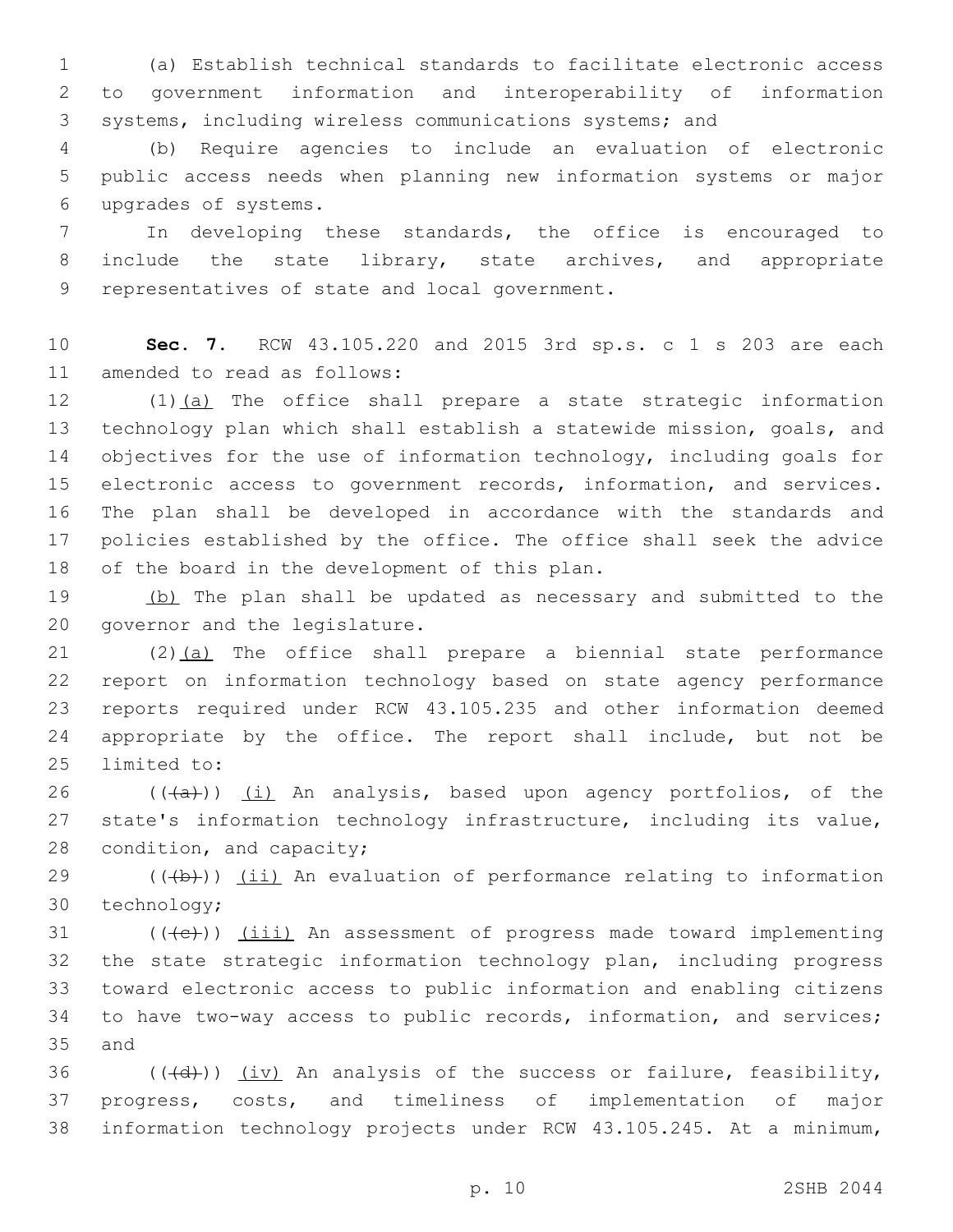1 the portion of the report regarding major technology projects must 2 include:

 (( $\frac{1}{1}$ ))  $\frac{1}{2}$ ) The total cost data for the entire life-cycle of the project, including capital and operational costs, broken down by staffing costs, contracted service, hardware purchase or lease, software purchase or lease, travel, and training. The original budget 7 must also be shown for comparison;

8 ( $(\frac{1+i}{i})$ ) (B) The original proposed project schedule and the final 9 actual project schedule;

10 (( $(i\text{init})$ ) (C) Data regarding progress towards meeting the 11 original goals and performance measures of the project;

 $12$  (( $(iiv)$ ) (D) Discussion of lessons learned on the project, 13 performance of any contractors used, and reasons for project delays 14 or cost increases; and

15  $((+\nabla)+)(E)$  Identification of benefits generated by major 16 information technology projects developed under RCW 43.105.245.

 (b) Copies of the report shall be distributed biennially to the governor and the legislature. The major technology section of the report must examine major information technology projects completed 20 in the previous biennium.

21 (3)(a) By December 31, 2024, the office shall initiate a biannual 22 report to the legislature, governor, and technology services board 23 sharing information garnered from the agency reports that includes:

24 (i) The number of mission critical applications;

25 (ii) The number of mission critical applications with immutable 26 backups;

27 (iii) The number of business essential applications;

28 (iv) The number of business essential applications with backups 29 meeting enterprise technology standards;

30 (v) The number of applications containing either category 3 data 31 or category 4 data, or both;

32 (vi) The number of applications containing either category 3 data 33 or category 4 data, or both, with immutable backups;

34 (vii) The breadth of threat landscape;

35 (viii) A prioritized list of systems within the enterprise 36 requiring immutable backups;

37 (ix) The cost of implementing immutable backups for each 38 prioritized application;